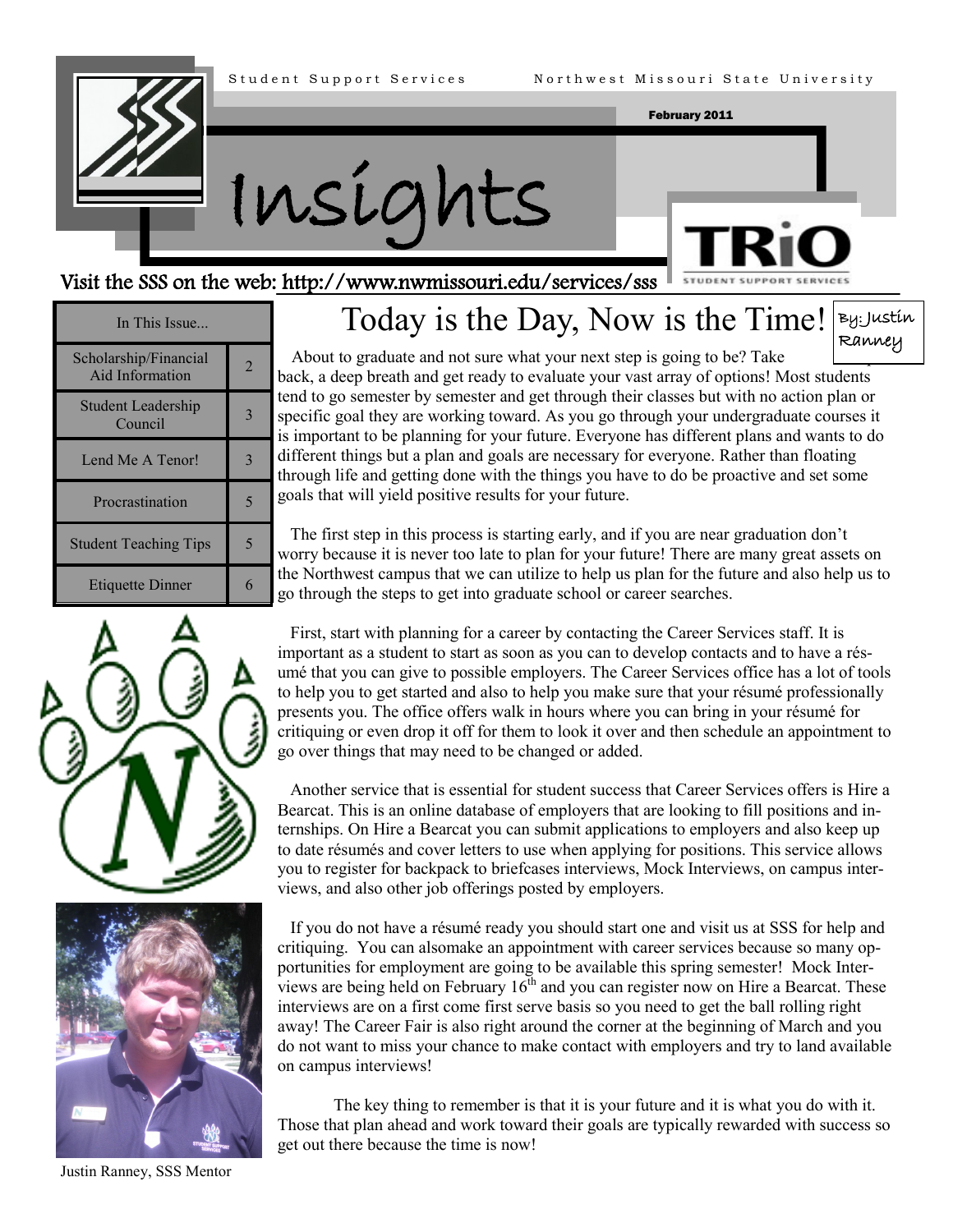## WEB RESOURCES FOR SCHOLARSHIPS

| <b>WHO</b>                        | <i>WHAT</i>                                                       | WHERE                                                   |  |
|-----------------------------------|-------------------------------------------------------------------|---------------------------------------------------------|--|
| Northwest Mo State Uni-           | Links to financial aid guide                                      | http://www.nwmissouri.edu/FinAid/Guide.htm              |  |
| versity - Financial Assis-        | & scholarships available for                                      |                                                         |  |
| tance Office                      | Northwest students                                                | http://www.nwmissouri.edu/FinAid/scholarships/index.htm |  |
| College Board                     | College planning                                                  | www.collegeboard.com                                    |  |
| College is possible               | Resources for underrepre-<br>sented students                      | www.collegeispossible.org                               |  |
| <b>HEATH Resource Center</b>      | Financial aid for students<br>with disabilities                   | www.heath.gwu.edu                                       |  |
| Jump \$tart Coalition             | Tips for saving and manag-<br>ing money                           | www.jumpstart.org                                       |  |
| Office of Postsecondary           | US Department of Educa-                                           | www.ed.gov/students                                     |  |
| Education                         | tion                                                              |                                                         |  |
| Petersons                         | <b>Educational and Financial</b><br>info                          | www.petersons.com                                       |  |
| Think College                     | College prep and GED info                                         | www.ed.gov/thinkcollege                                 |  |
| Cash for College                  | Overview of financial aid<br>for college                          | www.nasfaa.org                                          |  |
| FAFSA on the Web                  | Free application for federal<br>student aid                       | www.fafsa.ed.gov                                        |  |
| Federal Student Aid on the<br>Web | Federal student financial<br>assistance information               | www.studentaid.ed.gov                                   |  |
| Sallie Mae                        | Planning for college, loan<br>information                         | www.salliemae.com                                       |  |
| The SmartStudent Guide to         | Free college search and                                           | www.finaid.org                                          |  |
| Financial aid                     | unique grant information                                          |                                                         |  |
| CollegeNet Mach 25                | Scholarship database                                              | www.collegenet.com                                      |  |
| <b>EDUPREP</b>                    | Scholarship database and<br>essay help                            | www.eduprep.com/scholarship.asp                         |  |
| FastWeb                           | Scholarship search and tips                                       | www.fastweb.com                                         |  |
| <b>GOCOLLEGE</b>                  | Database of awards and<br>scholarships                            | www.gocollege.com                                       |  |
| Scholarship page                  | Scholarship search                                                | www.scholarship-page.com/                               |  |
| Scholarships.com                  | Scholarship database                                              | www.scholarships.com                                    |  |
| Wired Scholar                     | Financial assistance data-<br>base                                | www.wiredscholar.com                                    |  |
| All Scholar                       | Free Scholarship search                                           | www.scholarships.com                                    |  |
| NextStudent                       | Free scholarship search,<br>student loans, and loan<br>counseling | www.nextstudent.com                                     |  |
| Collegeview                       | Free scholarship search                                           | www.collegeview.com                                     |  |
| CollegeAnswer.com                 | Free scholarship search                                           | http://www.collegeanswer.com/                           |  |
| <b>BrokeScholar</b>               | Will match your profile<br>against many awards                    | www.brokescholar.com                                    |  |
| FastAid                           | Free scholarship search                                           | www.fastaid.com                                         |  |
| Scholarships.com                  | Free scholarship search                                           | http://scholarships.com                                 |  |
| Scholarships 101                  | Free scholarship search                                           | www.scholarships101.com                                 |  |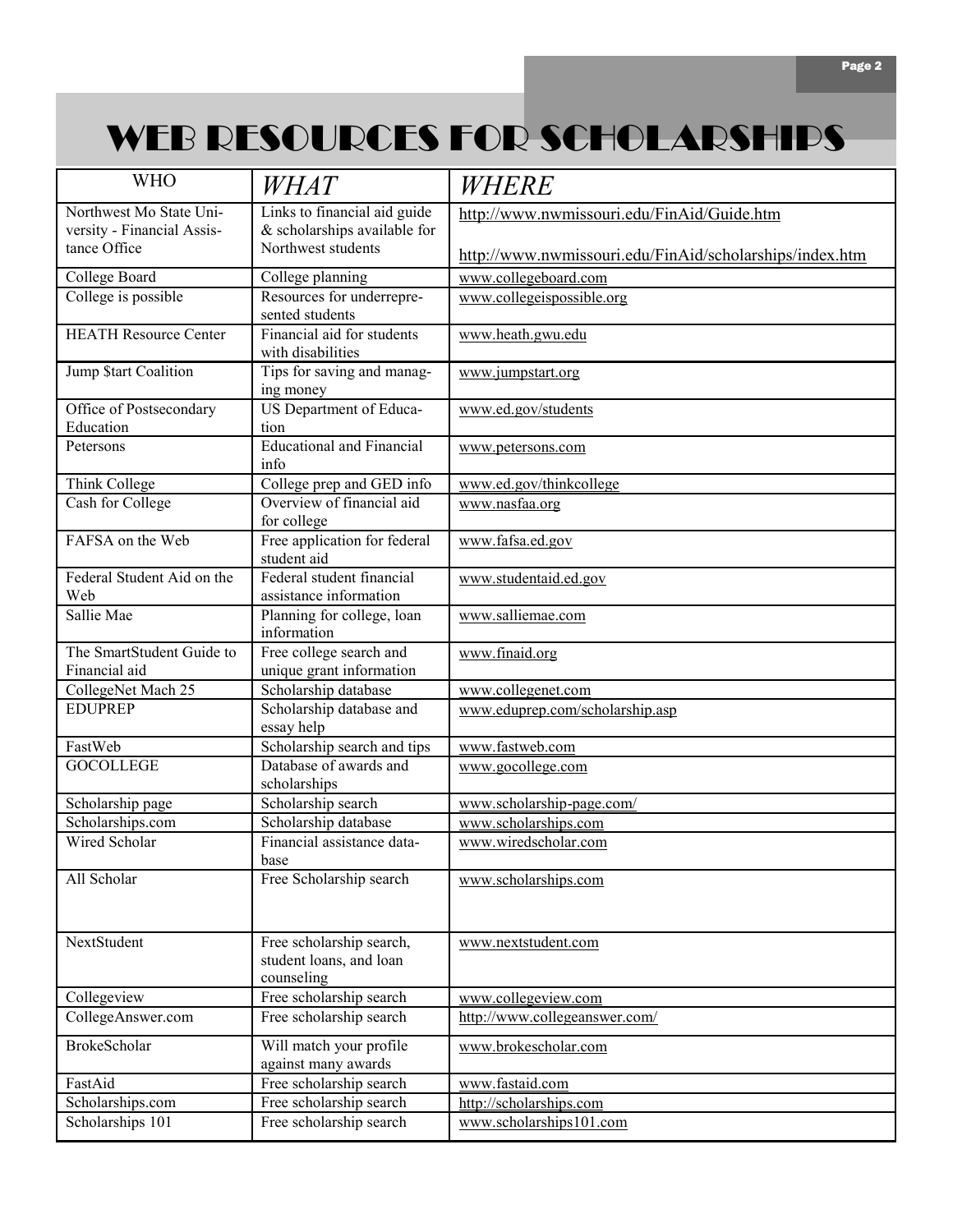## *SSS Student Leadership Council*



On Wednesday, January 19, the SSS Student Leadership Council (SLC) met for the first time this year in an attempt to regain momentum that the organization had in years past.

There was a great turn out with 16 student representatives in attendance

that were all willing to jump into leadership roles and committees to help plan future SSS events and activities.

As an officially recognized organization on campus, the SLC's mission is to provide a student led decision making body for participants of SSS. All participants are welcome to join and SSS would enjoy having more students take part and give back to the program in which they participate.

**Our next meeting will be Wednesday, February 16th from 4:00 – 4:45 p.m. in the Administration building, room 304.** Committees include: Community Engagement/Volunteer Committee, Fundraising/ Scholarships Committee, Social Committee, Leadership Event Committee, and finally, Marketing/ Publicity.

If you have any questions or would like help out with one of our committees, you can contact Brenda at [brendaj@nwmissouri.edu](mailto:brendaj@nwmissouri.edu) or x1259.

Single tickets on sale Nov. 8, 2010. Group tickets on sale now!



Student Support Services will be attending the New Theatre Restaurant on Thursday, March 10, 2011. Don't forget to sign up for this trip. Sign-ups will begin February 18.

SSS will view "Lend me a Tenor." World renowned tenor "Il Stupendo," is set to star in the gala fundraising production of OTHELLO. He doesn't show up. The show, of course must go on and Assistant Manager Max dons the costume and makeup required for the role. His disguise succeeds admirably--until Il Stupendo shows up and heads for the stage. What follows is a chain-reaction of mistaken identity, plot twists, double entendres, innuendoes, and constant entrances and exits through many doors.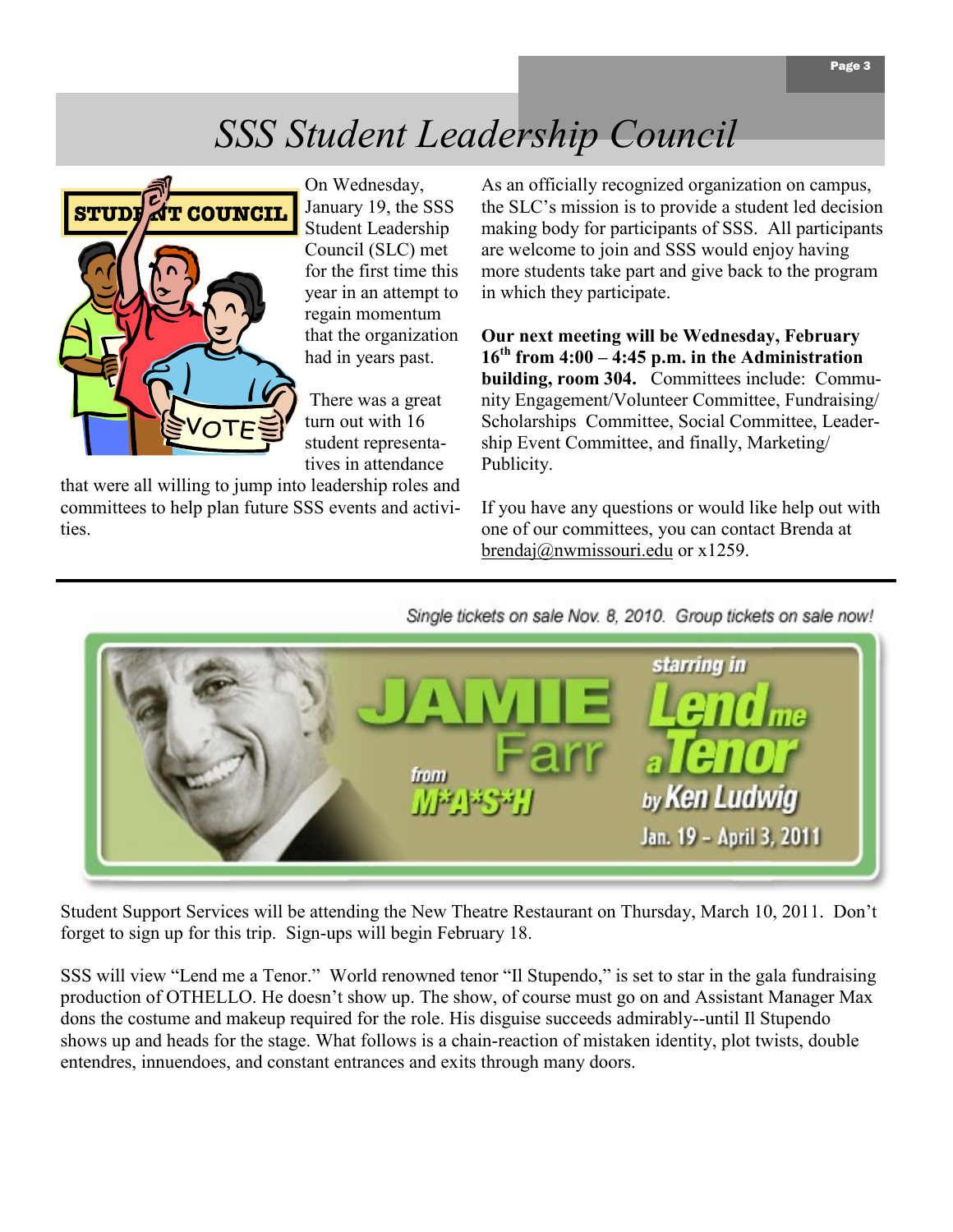# Life Long Fitness!



 After attending the HR Training presentation, "Life" Long Fitness!" on January  $24<sup>th</sup>$ , I was more inspired than ever to improve my exercise routine. Joe and Kelly Quinlin,

athletic trainers on campus, taught student employees the importance to make healthy decisions every day.

 I live with three softball players, so they are constantly going to practice, weight lifting, or running in their spare time. Thus, I am often intimidated and feel that I do not work out often enough. Part of my New Year's resolution was to lengthen my exercise routine from 2-3 days a week for 2 hours to 4-5 days a week for 2 hours. After attending the training and learning why fitness is important, I realized that

instead of comparing my schedule to others, I need to set personal goals. Kelly explained our fitness goals should be made using the acronym SMARTER — Specific, Measurable, Acceptable, Realistic, Time-phased, Exciting, and Recordable.

 Kelly and Joe also outlined the importance of fitness both physically and mentally. Working out improves one's physical condition, energy level, metabolism and mental health. Joe and Kelly also explained that an all-around healthy lifestyle is important. Joe explained that a healthy diet is essential for everyone.

 A bell curve was provided to demonstrate that one's metabolism is at its highest at noon, thus lunch should always be the biggest meal of the day. He also detailed unhealthy decisions one can make in their diet; just one Whopper value meal

### By: Ally Varner

from Burger King has 1200 calories! In order to burn off such high calories, one would have to perform one hour of cardio at 7mph and then lift weights at a high intensity for one hour. A calendar was provided to each person so they could monitor what they eat every day. After telling my roommates about this, they printed calendars too and we now all monitor what we eat daily. This practice has helped us make healthier decisions when it comes to food.

The HR Training presentation, ―Life Long Fitness!‖ helped me be accountable for my fitness goals. I learned a great amount about why exercise is important, what types of exercise each person should do, and healthy eating habits. This knowledge has also helped my roommates and I become closer as we all strive towards living healthier life styles.

*Adjusting to College Life: Do You Think You Might Have a Disability (Taken from www.nwmissouri.edu/swd)*

Northwest is committed to provided quality support services to all students. It is the responsibility of the NWMSU student to make his/her own needs known by requesting services through the Learning Assistance Providers/Service (LAP/S).

What does this mean for you? Don't be afraid to ask for help! One out of 5 people have some type of disability (Census Bureau Fact). If you suspect you might have a disability, services are available to help you.

For assistance with this process, please contact the Student Development Specialist, Brenda Johnson at brendaj@nwmissouri.edu or 660.562.1259 or stop by her office in AD 363 . *Need Help with your FASFA?*

*See Brenda Johnson for assistance. E-mail her (brendaj@nwmissouri.edu), call her (662.562.1259) or stop by her office (AD 363)!*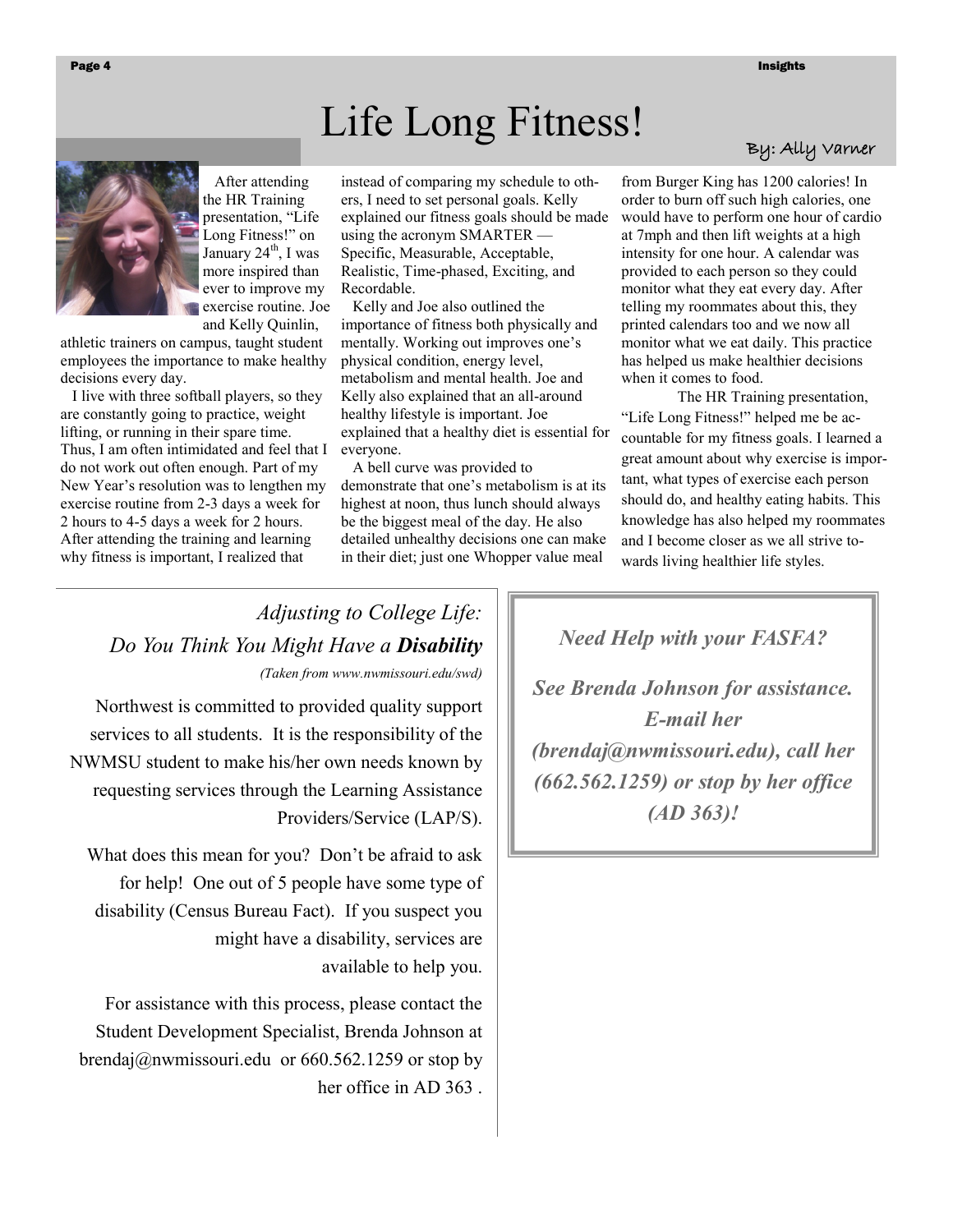### By: Tamra Ruehter Everything You Always Wanted to Know about Procrastination

*Tips taken from www.how-to-study.com* 

#### **Why do Students Procrastinate?**

Perfectionism Fear of Failure Confusion Task Difficulty Poor Motivation Difficulty Concentrating Lack of Priorities

#### **How do I know if I procrastinate?**

*If you agree to five or more of the statements you procrastinate*

I often put off starting a task I find difficult.

I often give up on a task as soon as I start to find it difficult.

I often wonder why I should be doing a task.

I often have difficulty getting started on a task.

I often try to do so many tasks at once that I cannot do any of them.

I often put off a task in which I have little or no interest.

I often try to come up with reasons to do something other than a task I have to do.

I often ignore a task when I am not certain about how to start it or complete it.

I often start a task but stop before completing it.

I often find myself thinking that if I ignore a task, it will go

away.

I often cannot decide which of a number of tasks I should complete first.

I often find my mind wandering to things other that the task on which I am trying to work.

#### **How to help stop procrastination!**

Motivate yourself to work on a task with thoughts such as "There is no time like the present," or "Nobody's perfect."

Prioritize the tasks you have to do.

Commit yourself to completing a task once started.

Reward yourself whenever you complete a task.

Work on tasks at the times you work best.

Break large tasks into small manageable parts.

Work on tasks as part of a study group.

Get help from teachers and other students when you find a task difficult.

Make a schedule of the tasks you have to do and stick to it. Eliminate distractions that interfere with working on tasks. Set reasonable standards that you can meet for a task.

Take breaks when working on a task so that you do not wear down.

Work on difficult and/or unpleasant tasks first.

Work on a task you find easier after you complete a difficult task.

Find a [good place to work](http://www.how-to-study.com/study-skills/en/studying/35/preparing-to-study-a-good-study-place/) on tasks.

## Student Teaching Tips! By Guest Columnist: CJ Clark

If you are anticipating student teaching, you probably are a little nervous about getting out in the classroom, every day, and trying what has been, until now, an intellectual exercise. I have just a few tips that have really been helping me out so far.

Smile, even if you're nervous or dreading being up that early 5 days a week. I have had students comment on how nice I am before I even acted as instructor in their class. Plaster one on your face.

- Wear comfortable shoes! Guys, I'm sure you will. Girls, tile kills. I would personally recommend flats or maybe wedges. No matter how elegant you are in your heels, it's the students who wear them, not the teachers.
- Get organized early. I keep everything in a folder on my computer and asked early on for any .docs my instructor had. Know your road map to the end of this unit and have a pretty

solid idea about the next one with most of the tangibles in place. Put things in binders that you collect or print and want to keep – divide it by class!

- Get a lesson planner OR print out a calendar for each class that you can pencil in assignments.
- Start your TWS elements early. There's a ton to do learning the established lessons so you can step in, creating new lessons, and grading (oh my gosh, talk about volume)!

USE your planning period. Sit down and work. You can get a lot done in this time, and it saves you from having to invest in a bigger bag to lug home work which didn't get graded.

Students don't like to talk in class. 1 or 2 will talk, the rest will sit and stare unless you find ways to get them up, moving, sharing, etc. Small groups are less scary to them than large groups.